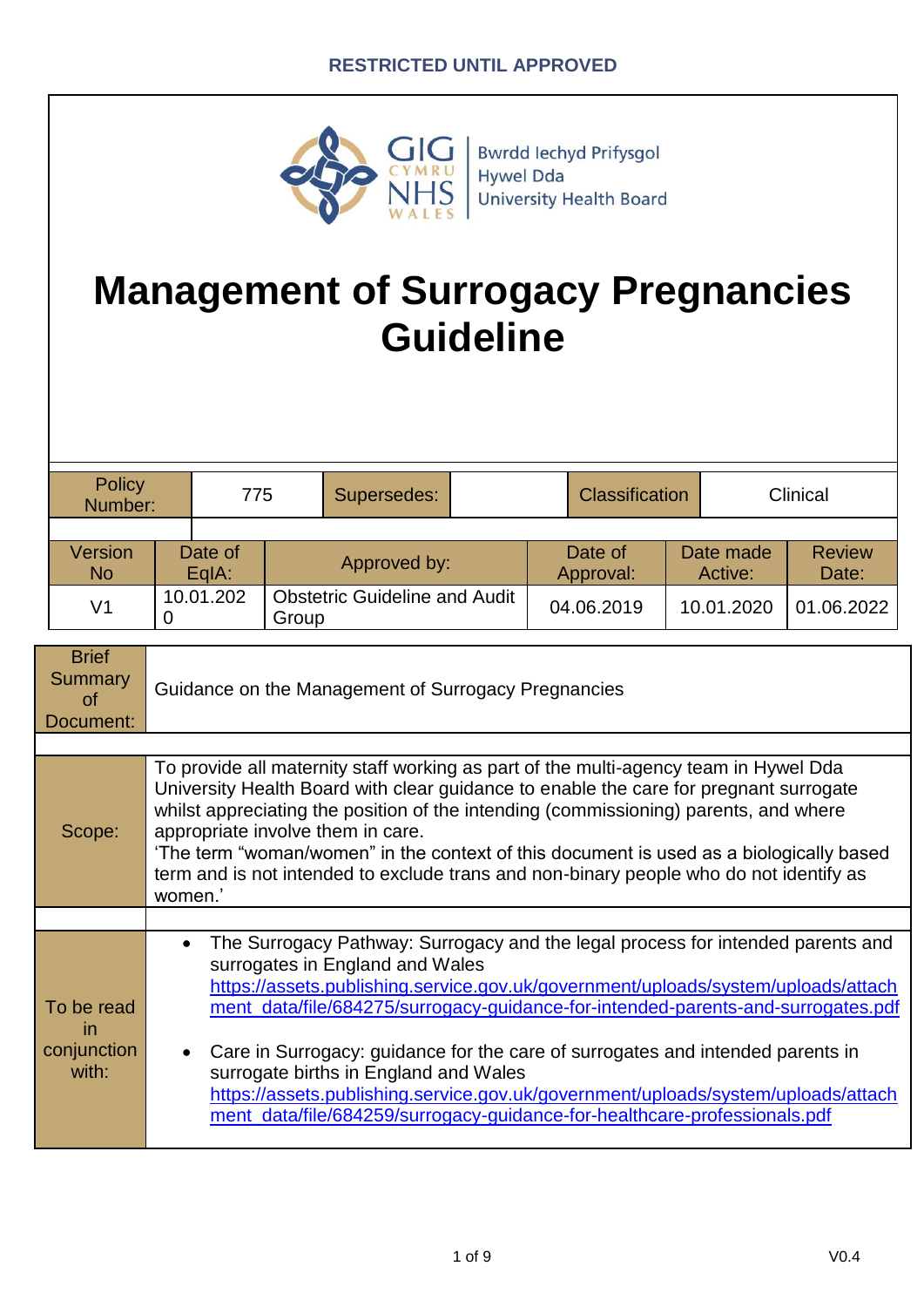Owning<br>Group

Obstetric Guideline and Audit Group

|                | Reviews and updates  |                                 |  |  |  |
|----------------|----------------------|---------------------------------|--|--|--|
| Version<br>no: | <b>New Guideline</b> | Date<br>Approved:<br>04.06.2019 |  |  |  |

### Glossary of terms

| Term        | <b>Definition</b>                       |
|-------------|-----------------------------------------|
| <b>BBA</b>  | <b>Born Before Arrival</b>              |
| IP          | <b>Intended Parents</b>                 |
| <b>NBBS</b> | Newborn Blood Spot Screening            |
| <b>NIPE</b> | Newborn and Infant Physical Examination |
| SIP2        | Sharing Information in Pregnancy        |

|  | Keywords   Surrogate Pregnancy, intending parents, commissioning parents, |  |
|--|---------------------------------------------------------------------------|--|
|--|---------------------------------------------------------------------------|--|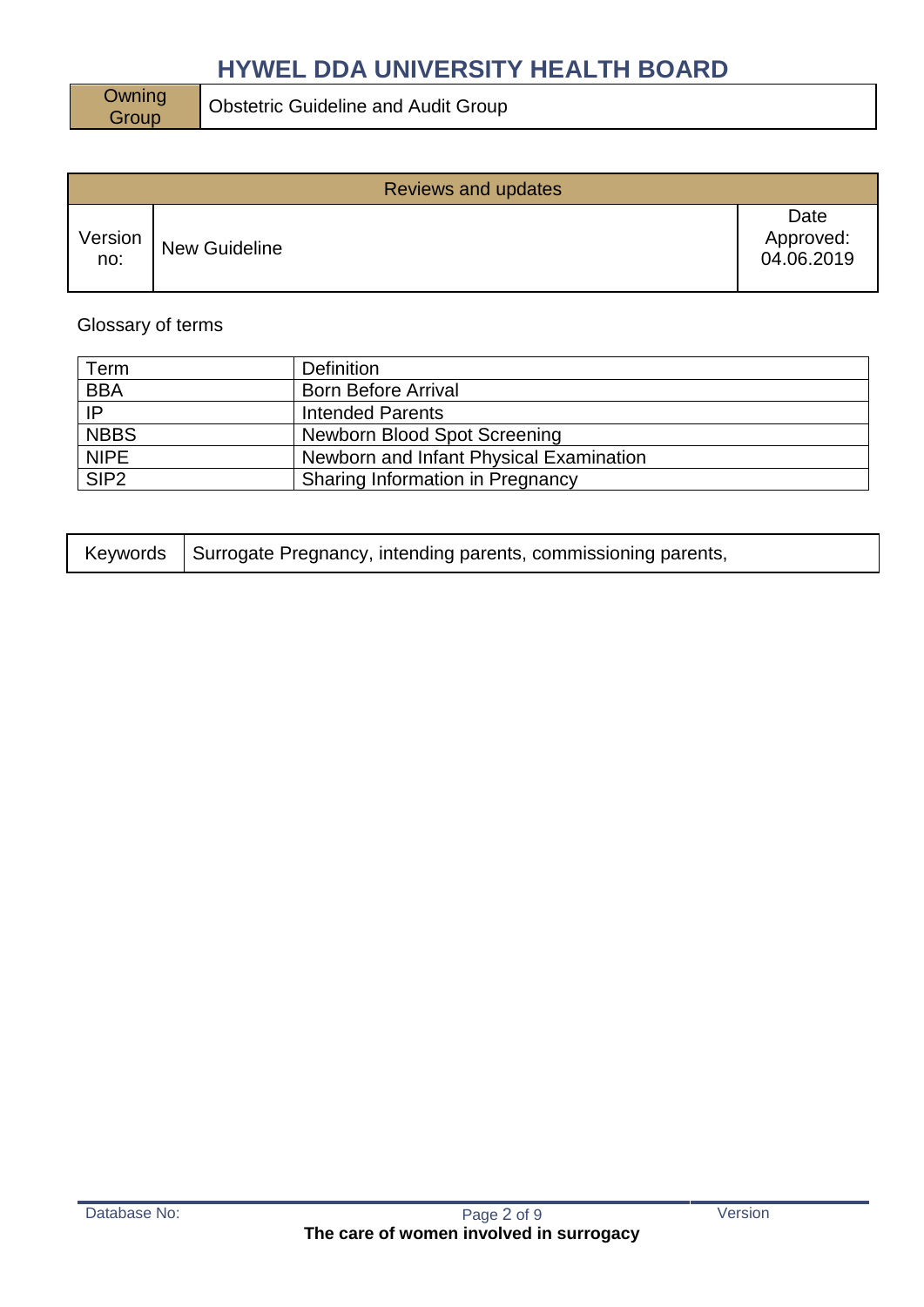# **CONTENTS**

| 2.  |  |
|-----|--|
| 3.  |  |
| 4.  |  |
| 5.  |  |
|     |  |
|     |  |
|     |  |
| 6.  |  |
| 7.  |  |
| 8.  |  |
| 9.  |  |
| 10. |  |
| 11. |  |
| 12. |  |
| 13. |  |
| 14. |  |
| 15. |  |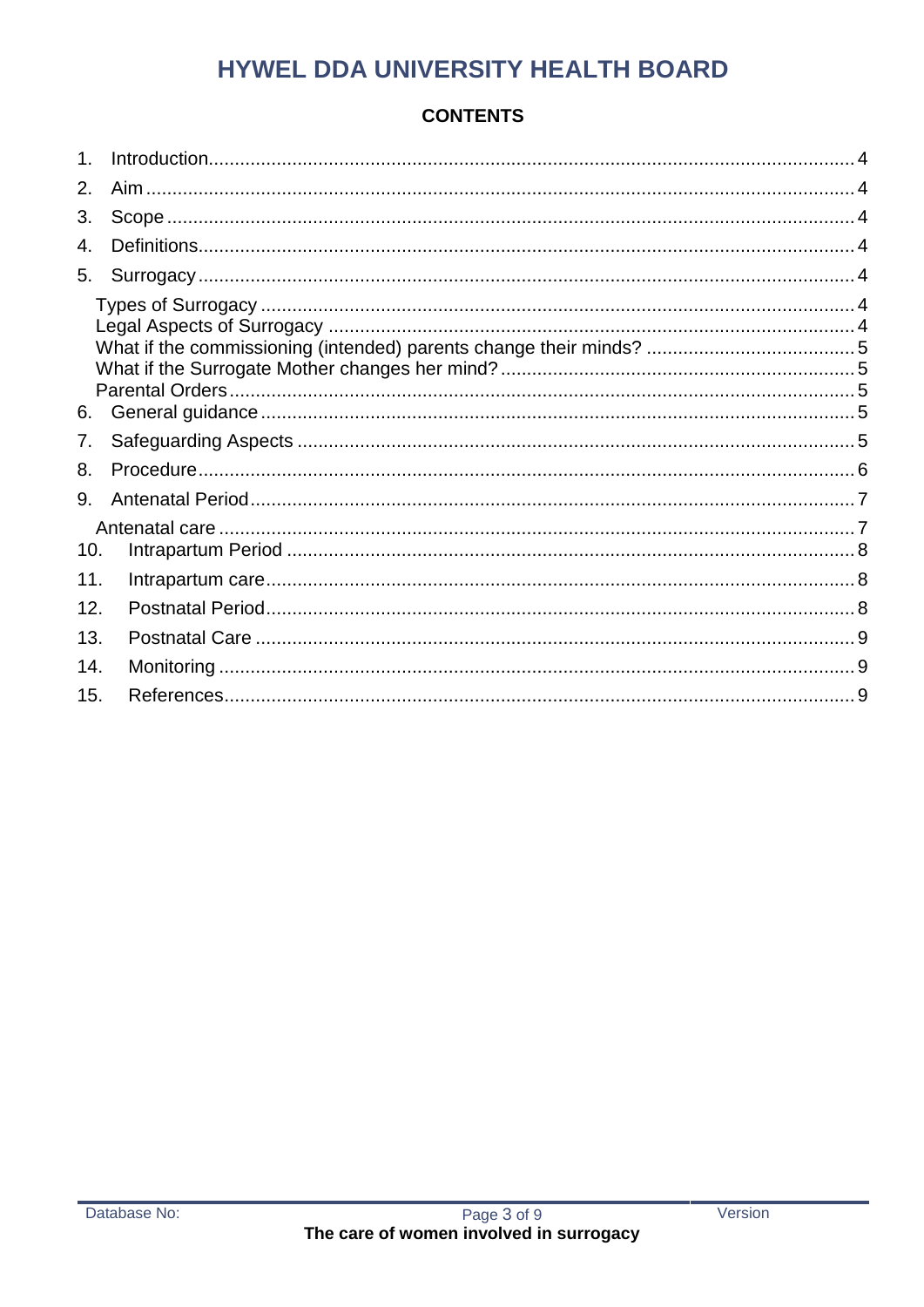#### <span id="page-3-0"></span>**1. Introduction**

Some couples may require the assistance of a surrogate in order to create a family. Surrogacy is when a woman carries a child for someone who is unable to conceive or carry a child for themselves. Intended parents are couples who are considering surrogacy as a way to become a parent. They may be heterosexual or same-sex couples in a marriage, civil partnership or living together/co-habiting in an enduring relationship. To apply for a parental order (which is the way that legal parenthood is transferred from the surrogate to the IPs) at least one of the IPs in a couple must be a genetic parent of the child born to them through surrogacy. Intended parents generally prefer to be referred to as the parents of the child.

Surrogates and IPs should be treated in the same way as any other patients accessing healthcare during pregnancy and birth whilst recognising that there may be particular characteristics, such as LGBT+ status, that may require a more tailored approach.

#### <span id="page-3-1"></span>**2. Aim**

The aim of this policy is to provide the multi-agency team with clear guidance to enable the care for pregnant surrogate women, whilst appreciating the position of the intending (commissioning) parents, and where appropriate involve them in care.

#### <span id="page-3-2"></span>**3. Scope**

All Maternity areas within Hywel Dda University Health Board.

'The term "woman/women" in the context of this document is used as a biologically based term and is not intended to exclude trans and non-binary people who do not identify as women.

#### <span id="page-3-3"></span>**4. Definitions**

*The Surrogacy Arrangements Act 1985 defines a surrogate mother as, 'a woman who carries a child in pursuance of an arrangement'*

a) Made before she is carrying the child and

b) Made with a view that any child carried in pursuance of it being handed over to, and parental rights being exercised (so far as practicable) by, another person or persons.

#### <span id="page-3-4"></span>**5. Surrogacy**

#### <span id="page-3-5"></span>**Types of Surrogacy**

- **Full Surrogacy** There is no genetic connection between the baby and the surrogate. The surrogate mother provides the egg. The surrogate mother has no genetic link with the child but gestates embryos usually created from the eggs and sperm of the commissioning parents (or where applicable, donor eggs and/ or sperm).
- **Partial Surrogacy** This involves the surrogate's egg being fertilised with the sperm of the intended father.

#### <span id="page-3-6"></span>**Legal Aspects of Surrogacy**

- In the United Kingdom **the birth mother is the legal mother irrespective of the conception method and genetic make-up of the baby**.
- Surrogacy is not prohibited by law. However, surrogacy through commercial arrangements is illegal (Section 2, Surrogacy Arrangements Act 1985).
- It is an offence for a third individual or agency to act on a profit-making basis to organise or facilitate a surrogacy arrangements for another person.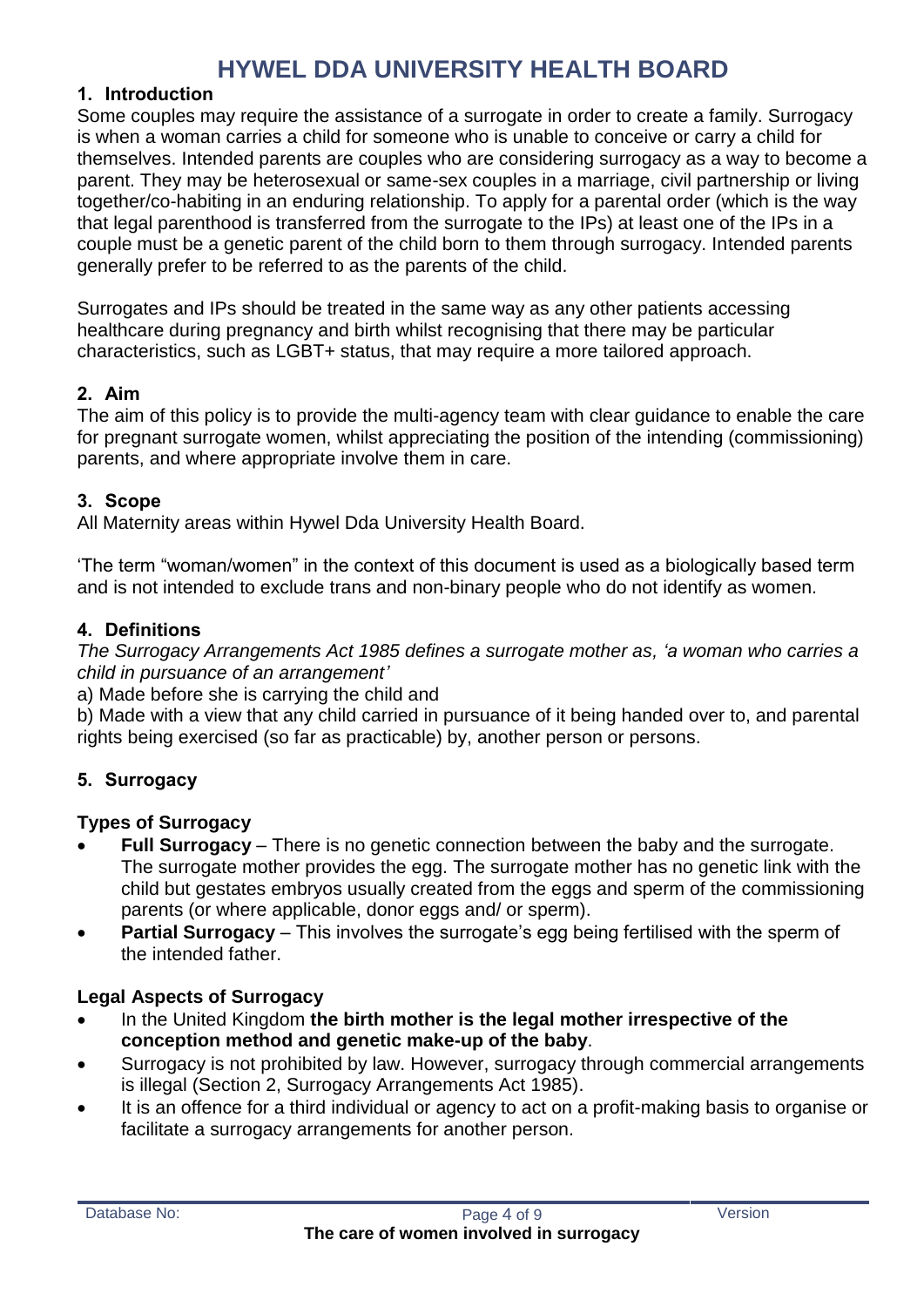- Surrogate mothers can, however, receive reasonable expenses from the commissioning (intended) parents, such as maternity clothing, and travel expenses.
- Surrogacy arrangements are not legally binding contracts and therefore either party is free to change their minds at any time.

### <span id="page-4-0"></span>**What if the commissioning (intended) parents change their minds?**

- If the commissioning (intended) parents change their minds about taking the child, for example if their circumstances change, the surrogate mother will be legally responsible for the child.
- In the event that the surrogate mother also refuses to take on the responsibility, social services should be contacted in the usual way.

### <span id="page-4-1"></span>**What if the Surrogate Mother changes her mind?**

- If the surrogate mother changes her mind and wants to keep the baby, this must be respected. In this situation, the Courts will usually allow her to keep the baby.
- If there is a disagreement between the surrogate mother and the commissioning (intended) parents the Lead for Safeguarding Children should be contacted.

### <span id="page-4-2"></span>**Parental Orders**

This allows commissioning (intended) parents the opportunity to become the child's legal parents.

They need to meet the criteria below in order to apply for a Parental Order issued by the Family Proceedings Court in the applicant's home area:

- Over 18
- Commissioning parent must be resident in UK
- At least one of the applicants must be genetically related to the child
- Apply after 6 weeks of birth and before 6 months
- The surrogate parents must consent to the making of the order
- No money other than expenses must have been paid in respect of the surrogacy arrangement
- The child must reside with the commissioning parent
- Under English law once the Parental Order is granted the commissioning (intended) parents will receive a new birth certificate stating that they are the legal parents of the child

### <span id="page-4-3"></span>**6. General guidance**

- Health care professionals have a legal duty of care to the surrogate mother and the baby once born.
- The wishes of the surrogate are paramount and the commissioning (intended) parents will only become involved with direct consent from her.

# <span id="page-4-4"></span>**7. Safeguarding Aspects**

- Local Authorities are required to make enquiries when they are aware that a surrogacy arrangement exists so as to be satisfied that the baby is not, or will not be, at risk as a result of the arrangement.
- If the surrogacy has been organised through a licensed clinic, assessment of the family in relation to safeguarding will have been undertaken prior to commencement of treatment.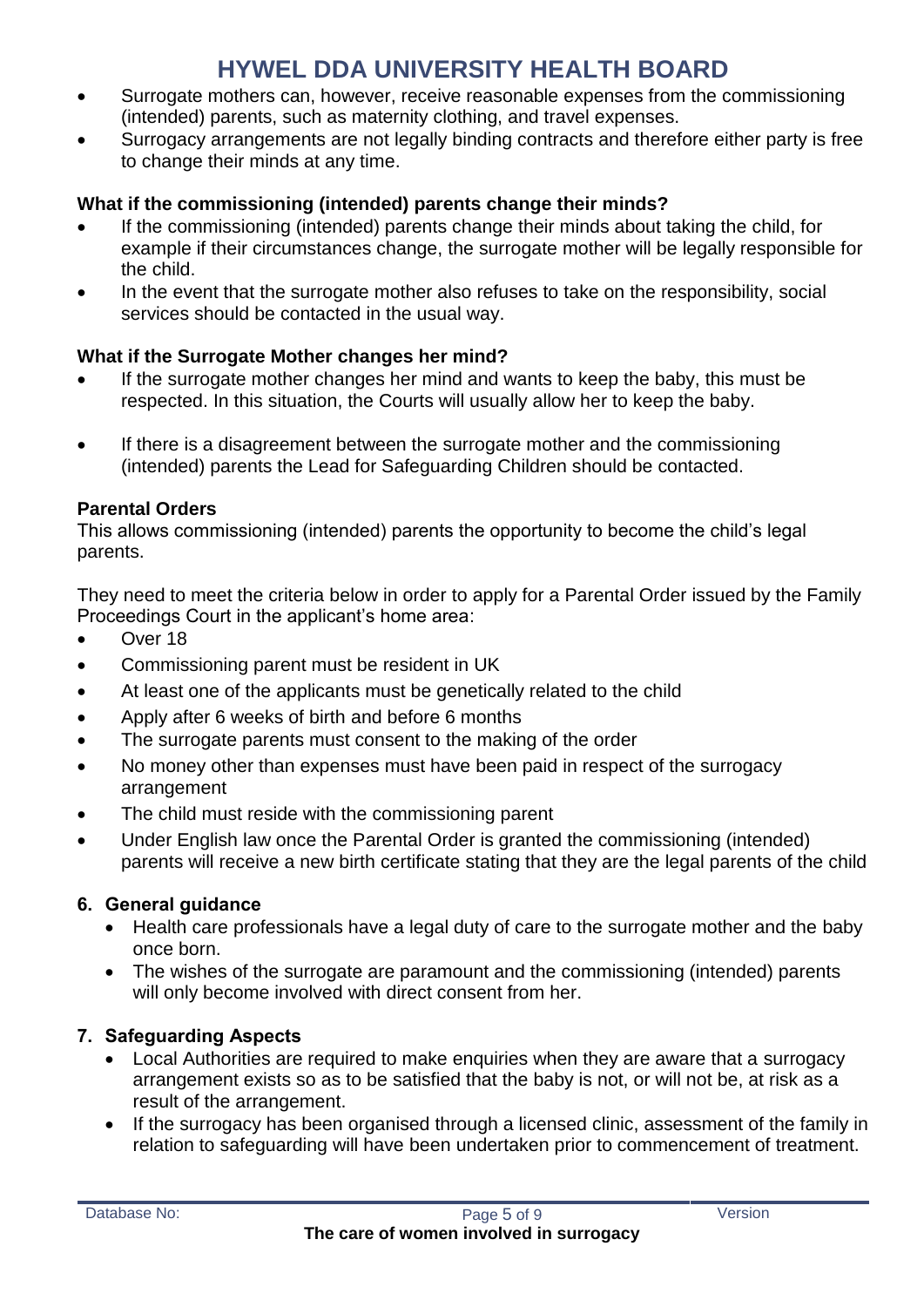- Staff booking women who disclose a surrogate pregnancy will be required to establish how the arrangements/treatment was performed and if the clinic was licensed.
- In circumstances where the birth or subsequent arrangements for the baby are not clear, hospital or social work staff may be alerted.
- If there are any concerns about the case a SIP2 should be completed and a file generated following usual procedures.

### <span id="page-5-0"></span>**8. Procedure**

- When a member of staff is made aware of a pregnancy as a result of a surrogacy arrangement they must contact the named midwife/doctor or nurse with responsibility for Safeguarding to enable him/her to make enquires or make the necessary enquires to satisfy themselves of the legitimacy of the arrangement i.e. that the treatment was undertaken by a licensed clinic.
- If the treatment has been undertaken by a licensed clinic, local authorities can be assured that the treatment will have been in accordance with the Code of Practice.
- It is advised that written evidence is obtained. The prospective parents may have written confirmation from the licensed clinic.
- Following consultation with the Named Midwife for Safeguarding Children If health professionals are satisfied that the Code of Practice has been followed the local authority need not be informed unless there are other concerns being expressed that might indicate that the child may be a risk.
- Where the circumstances of the conception and subsequent arrangements for the baby are not clear the parents should be informed of the need to inform social services to allow for further enquiries to be made.
- A referral should be made using the appropriate form and faxed to social services in accordance with All Wales Child Protection Procedures 2002.The original referral should then be stored in the SIP file on Labour Ward.
- On receipt of the referral the social services department will make such enquiries as they consider necessary to enable them to decide whether they should take any action to safeguard or promote the child's welfare.
- All enquiries will be undertaken in accordance with the All Wales Child Protection Procedures 2002 and Working Together to Safeguard the Welfare of Children 2000.
- In the event of the surrogate mother and prospective parents arriving at hospital without prior booking, when the surrogate mother is in labour, both the Police and Social Services should be informed immediately.
- This will allow for emergency action to be considered to promote the welfare of the child and ensure its immediate safety whilst further enquiries are undertaken.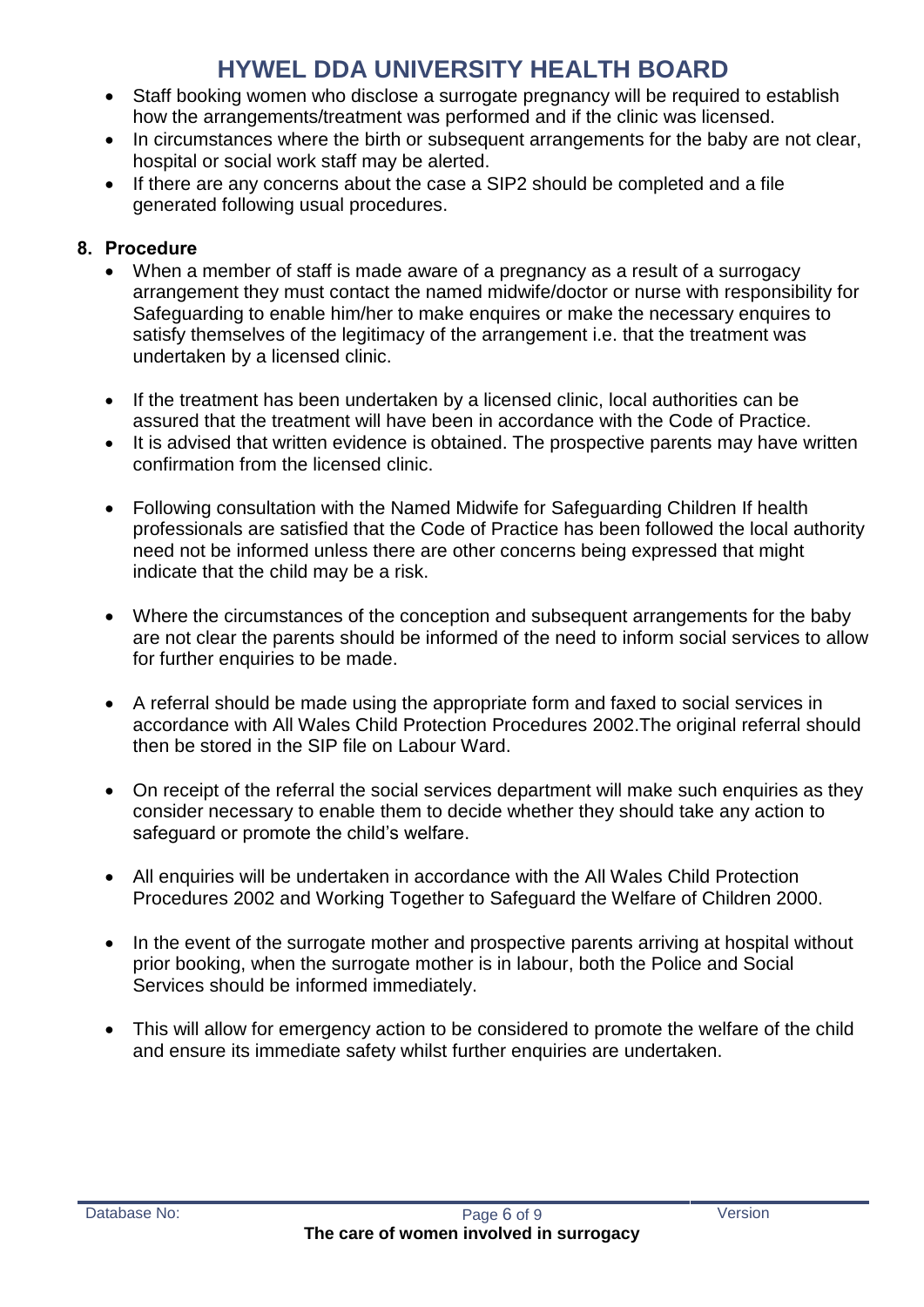#### <span id="page-6-0"></span>**9. Antenatal Period**

Please refer to the following DoH 'Care in Surrogacy' Guidance: [https://assets.publishing.service.gov.uk/government/uploads/system/uploads/attachment\\_data/fi](https://assets.publishing.service.gov.uk/government/uploads/system/uploads/attachment_data/file/684259/surrogacy-guidance-for-healthcare-professionals.pdf) [le/684259/surrogacy-guidance-for-healthcare-professionals.pdf](https://assets.publishing.service.gov.uk/government/uploads/system/uploads/attachment_data/file/684259/surrogacy-guidance-for-healthcare-professionals.pdf)

|                | Birth plan to be completed with the surrogate mother and Commissioning (intended)      |  |  |  |  |
|----------------|----------------------------------------------------------------------------------------|--|--|--|--|
|                | parents                                                                                |  |  |  |  |
| 2 <sup>2</sup> | Include full details for the commissioning (intended) parents:                         |  |  |  |  |
|                | Their names<br>$\bullet$                                                               |  |  |  |  |
|                | Contact telephone numbers<br>$\bullet$                                                 |  |  |  |  |
|                | Home address                                                                           |  |  |  |  |
|                | Name and address of GP<br>$\bullet$                                                    |  |  |  |  |
|                |                                                                                        |  |  |  |  |
| 3 <sup>1</sup> | Email the plan to:                                                                     |  |  |  |  |
|                | <b>Named Consultant Obstetrician</b><br>$\bullet$                                      |  |  |  |  |
|                | <b>Operational Lead Midwife for Community</b>                                          |  |  |  |  |
|                | Operational Lead Midwife where the surrogate mother intends to give birth<br>$\bullet$ |  |  |  |  |
|                | Deputy Head of Midwifery                                                               |  |  |  |  |
|                | Named Midwife for Safeguarding<br>$\bullet$                                            |  |  |  |  |
|                | Surrogate mother's GP                                                                  |  |  |  |  |

#### <span id="page-6-1"></span>**Antenatal care**

- Planning of care during pregnancy is vital so that the midwife ensures that the surrogate receives the care she requests and requires which may include involvement of the commissioning (intended) parents.
- The community midwife should make contact with the commissioning (intended) parents so she can make an assessment of the commissioning (intended) parents and the home the baby will be going to.
- The community midwife should ensure that she contacts the Maternity Manager for the area the surrogate mother intends to give birth so that a meeting can be arranged which may include the attendance of:
- $\sqrt{\phantom{a}}$  Community midwife
- $\sqrt{\phantom{a}}$  Maternity manager
- $\sqrt{\phantom{a}}$  Surrogate mother
- $\sqrt{\phantom{a}}$  Commissioning (intended) parents
- $\sqrt{\phantom{a}}$  Labour Ward Manager
- $\sqrt{ }$  Postnatal Ward Manager

If necessary the following should also be invited:

- $\sqrt{\phantom{a}}$  Safeguarding Midwife
- $\sqrt{\phantom{a}}$  Consultant obstetrician

During the meeting the following should be discussed and agreed:

• Place of birth.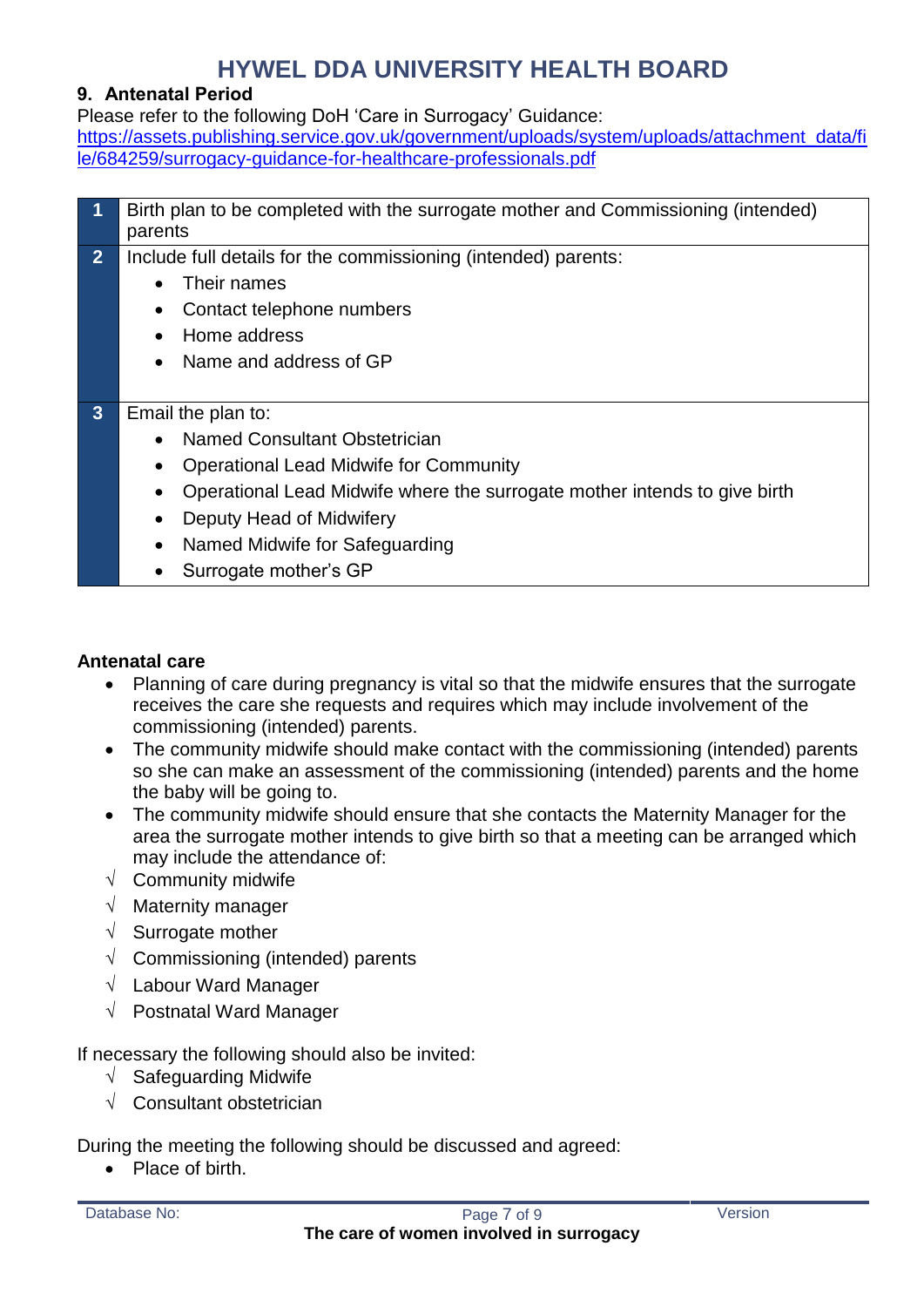- If the surrogate agrees it may be appropriate for the commissioning (intended) parents to be present.
- What happens in the event of BBA.
- Management of labour and birth including pain relief.
- Birth support.
- Do they want to be told the sex of the baby/ cut the cord?
- Skin to skin.
- Method of feeding and immediate care of the baby.
- Labelling the baby- with surrogate mother's details (these could have commissioning (intended) parents details on too)
- Vitamin K and route of administration
- Two sets of part 2 notes one for the baby and one for the surrogate mother
- One red book
- Visiting the ward
- Commissioning (intended) parent staying in the hospital
- Admission to the Neonatal unit
- Consent for treatment for baby
- NIPE examination
- Hearing screening
- NBBS where/ when this will be completed, does the Surrogate Mother need to provide written consent
- Details of the Community Midwife, Health Visitors, General Practitioner for when the baby is discharged
- Exchange of the baby must not occur on Health Board premises
- Parental Order
- Registering the birth- Parental responsibility is joint if not married

### <span id="page-7-0"></span>**10.Intrapartum Period**

Refer to the following DoH 'Care in Surrogacy' Guidance: [https://assets.publishing.service.gov.uk/government/uploads/system/uploads/attachment\\_data/fi](https://assets.publishing.service.gov.uk/government/uploads/system/uploads/attachment_data/file/684259/surrogacy-guidance-for-healthcare-professionals.pdf) [le/684259/surrogacy-guidance-for-healthcare-professionals.pdf](https://assets.publishing.service.gov.uk/government/uploads/system/uploads/attachment_data/file/684259/surrogacy-guidance-for-healthcare-professionals.pdf)

Ensure that the Midwife caring for the surrogate mother is aware of the plan.

### <span id="page-7-1"></span>**11.Intrapartum care**

If the surrogate mother agrees the commissioning (intended) parents may be present at birth, but the wishes of the surrogate mother remain paramount.

# <span id="page-7-2"></span>**12.Postnatal Period**

Refer to the following DoH 'Care in Surrogacy': [https://assets.publishing.service.gov.uk/government/uploads/system/uploads/attachment\\_data/fi](https://assets.publishing.service.gov.uk/government/uploads/system/uploads/attachment_data/file/684259/surrogacy-guidance-for-healthcare-professionals.pdf) [le/684259/surrogacy-guidance-for-healthcare-professionals.pdf](https://assets.publishing.service.gov.uk/government/uploads/system/uploads/attachment_data/file/684259/surrogacy-guidance-for-healthcare-professionals.pdf)

- Postnatal Ward staff are aware of the plan
- Check the commissioning (intended) parents discharge details
- Address/email/telephone numbers for the following: